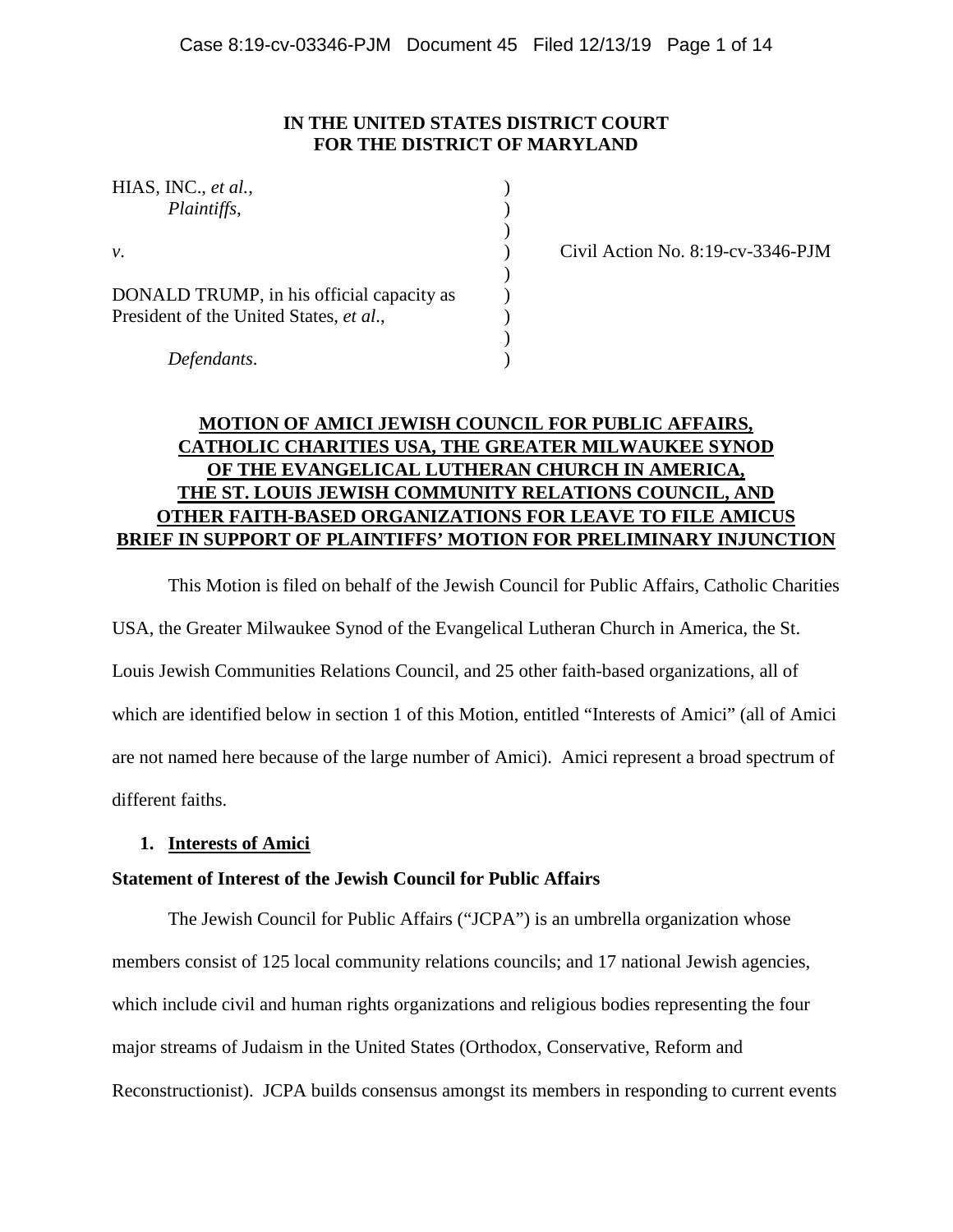#### Case 8:19-cv-03346-PJM Document 45 Filed 12/13/19 Page 2 of 14

and adoption of public policy positions. JCPA has a long-standing policy, informed by sacred Jewish texts, in favor of providing refuge to those who suffer from persecution in their country of origin and has long advocated in Congress and the executive branch in favor of refugee resettlement in the United States. A number of the local community relations council members of JCPA are involved in refugee resettlement efforts (e.g., the camp for refugee children operated by the St. Louis Jewish Community Relations Council described *infra*).

#### **Statement of Interest of Catholic Charities USA**

Catholic Charities USA (CCUSA) is a national membership organization representing more than 167 diocesan Catholic Charities member agencies, which operate more than 2,600 service locations across the country. Their diverse array of social services reached more than 12.5 million individuals in need last year, and include immigration and refugee services. In 2018, 108 Catholic Charities agencies across the country helped welcome and integrate over 300,000 immigrants, refugees, and asylees.

#### **Statement of Interest of the Greater Milwaukee Synod of the ELCA**

The Greater Milwaukee Synod ("GMS") is one of 65 synods of the four million member Evangelical Lutheran Church in America. GMS is comprised of 121 congregations with 71,849 baptized members in southeastern Wisconsin. GMS is one of 6 synods in Wisconsin and the Upper Peninsula of Michigan which appoint board members of Lutheran Social Services ("LSS"), which is the Wisconsin affiliate of plaintiff Lutheran Immigration and Refugee Services ("LIRS"). LSS and GMS congregations have worked, and continue to work, closely to resettle refugees in Wisconsin.

#### **Statement of Interest of the St. Louis Jewish Community Relations Council**

The St. Louis Jewish Community Relations Council ("StL JCRC") is an umbrella organization whose 33 member organizations include local congregations from across the Jewish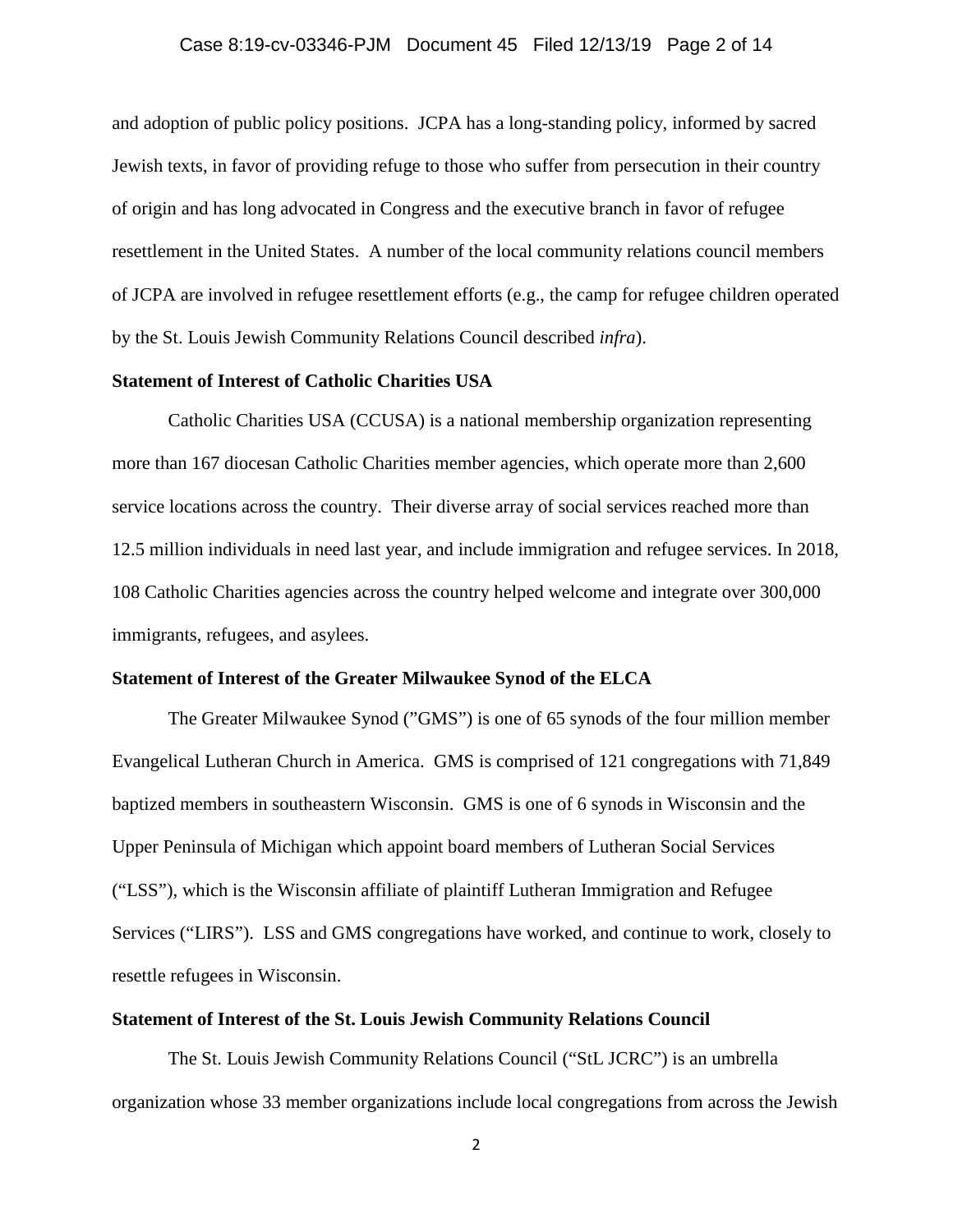#### Case 8:19-cv-03346-PJM Document 45 Filed 12/13/19 Page 3 of 14

religious spectrum, various local non-profit agencies, including the Jewish Federation of St. Louis, and the local affiliates of several national organizations, including the Anti-Defamation League, the American Jewish Committee, and the National Council of Jewish Women. JCRC has a long-standing history of supporting resettlement of refugees and, as discussed further below, has run a camp for children of refugees for the past 3 years.

#### **Statement of Interest of The Evangelical Lutheran Church in America (ELCA)**

ELCA is a  $501(c)(3)$  organization which has nearly 10,000 congregations and approximately 4 million adherents in the United States. The overall mission of the ELCA relies on working for healing and justice in the world, upholding and protecting the dignity and human rights of all people, and challenging the dynamics of power and privilege that create barriers to participation and equity. We have a closed collaborative relationship with Plaintiff LIRS, in which we engage in advocacy efforts to support refugee resettlement here. Many of our synods and congregations engage directly in refugee resettlement efforts.

## **Statement of interest of the Union for Reform Judaism, the Central Conference of American Rabbis, Women of Reform Judaism, and Men of Reform Judaism**

The Union for Reform Judaism, whose nearly 850 congregations across North America include 1.5 million Reform Jews; the Central Conference of American Rabbis, whose membership includes more than 2,000 Reform rabbis; Women of Reform Judaism, which represents more than 65,000 women in nearly 500 women's groups in North America and around the world; and Men of Reform Judaism have a longstanding and deep history supporting refugee resettlement. As Jews, we have known the experience of both fleeing persecution and being "strangers in strange lands," making us especially sensitive to the plight of those seeking refuge today. Our work today includes advocacy for robust refugee admissions, and many of our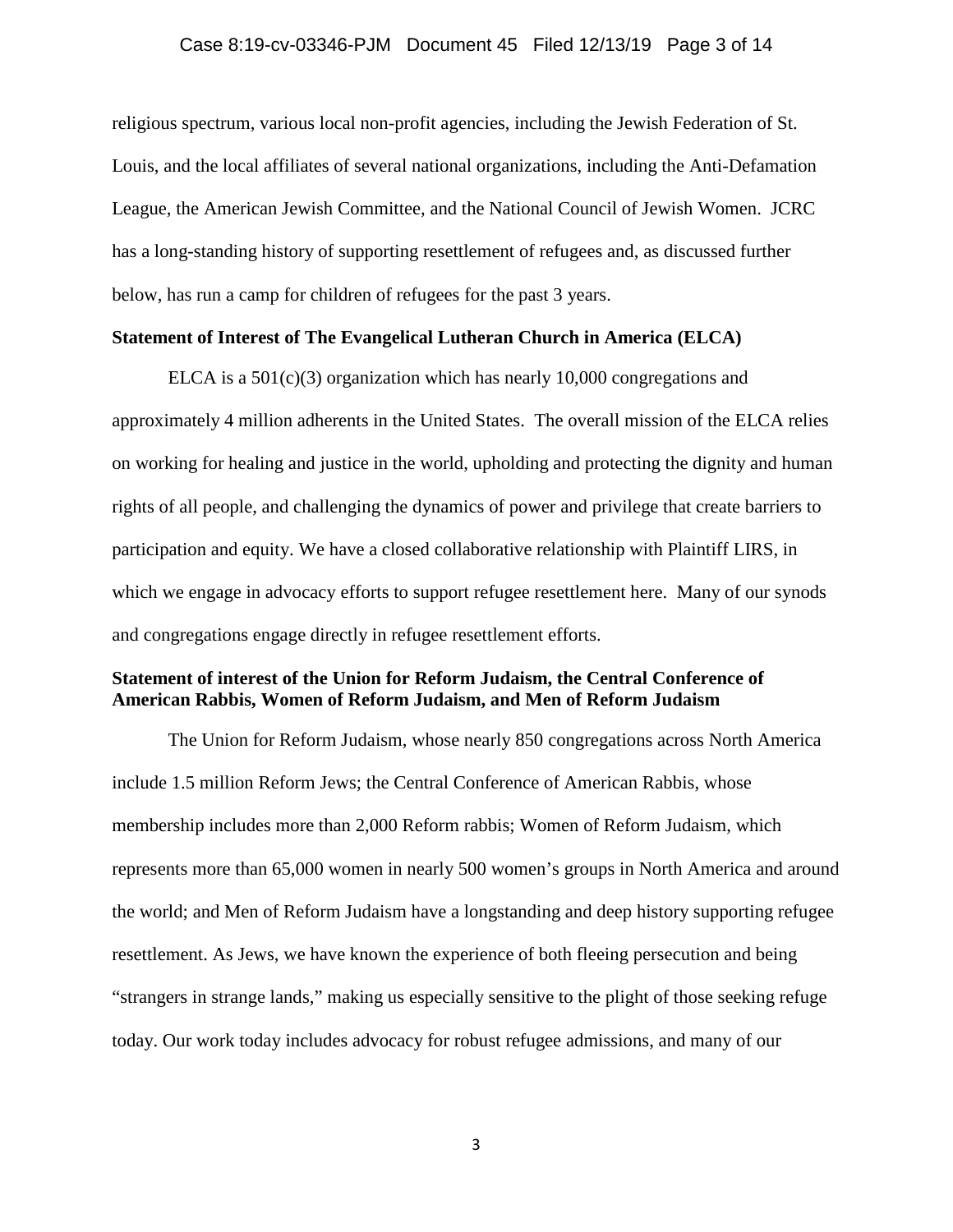congregations and communities provide direct training, resources, and support to refugees in their areas.

## **Statement of Interest of the United Methodist Committee on Relief**

The United Methodist Committee on Relief ("UMCOR"), a 501-C-3 and part of the General Board of Global Ministries, is the disaster response and development arm of the United Methodist Church. UMCOR has currently invested over \$4 million in open grants to organizations around the world working on migration issues On behalf of Methodist people, UMCOR started its work of alleviating suffering without regard to race or creed back in 1940, largely motivated by the needs of displaced persons during World War II, assisting refugees and migrants of all types. Early on, and to this day, United Methodist congregations have been engaged in the ministry of refugee resettlement. In 1948 UMCOR first partnered with CWS to resettle refugees from war-torn Europe. Welcoming the stranger is a vital part of the Judeo-Christian tradition. Jesus was a refugee. Welcoming the stranger is also consistent with our Wesleyan understanding of grace – assisting those who seek refuge is an outward and tangible sign of God's grace for all. It is a sacramental act. The challenged Executive Order will cut off opportunities for refugees to be resettled as well as opportunities for churches to serve.

# **Statement of Interest of the Leadership Conference of Women Religious**

The Leadership Conference of Women Religious is an association of leaders of congregations of Catholic sisters in the United Sates. Founded in 1956, LCWR has nearly 1300 members, who represent approximately 38,000 women religious. Catholic sisters began coming to these shores almost 300 years ago as immigrants to serve immigrant populations and we continue to this day to minister to new immigrants and refugees in schools, hospitals, and social service agencies. Communities of women religious across the country are heeding the call of our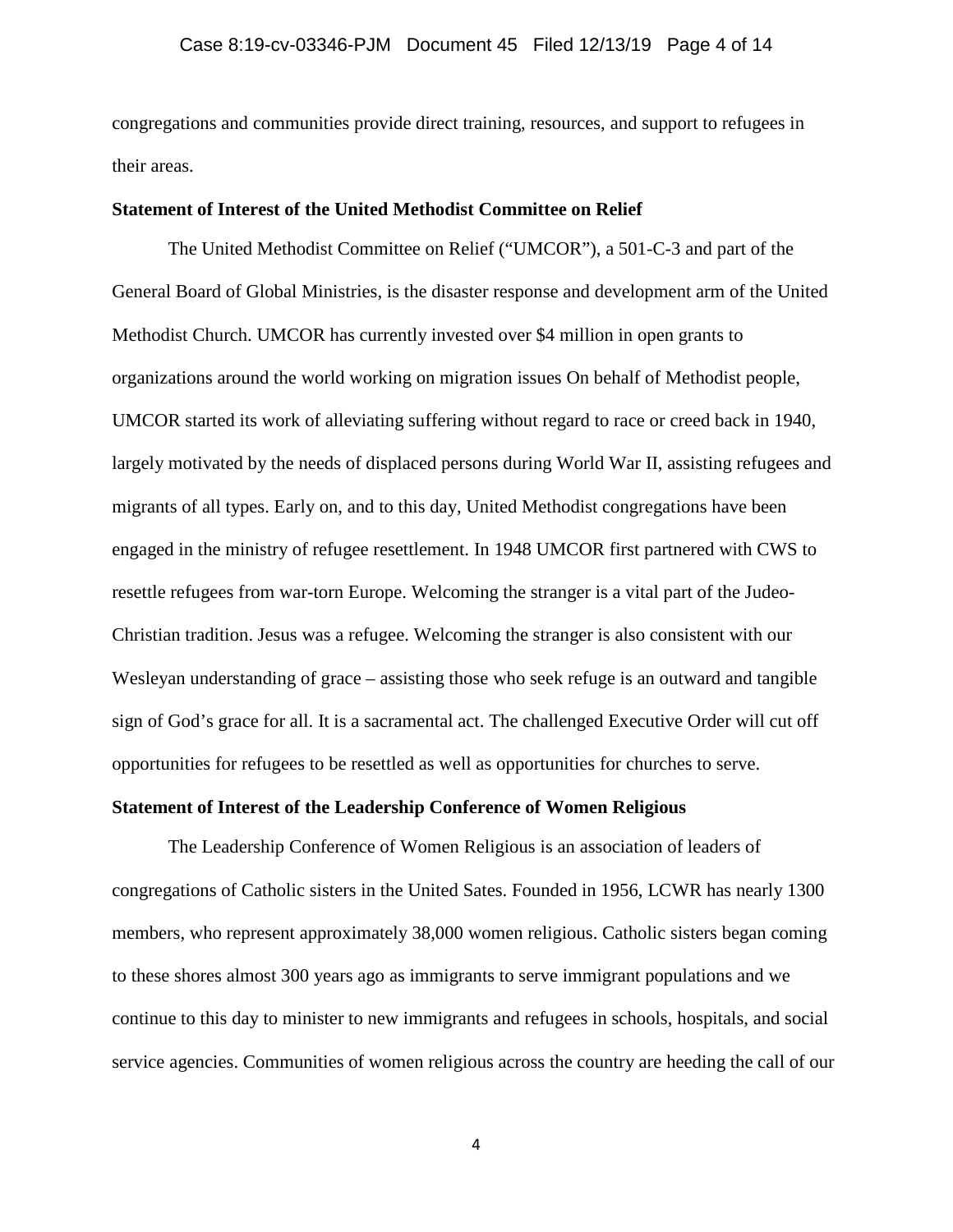## Case 8:19-cv-03346-PJM Document 45 Filed 12/13/19 Page 5 of 14

faith to open the doors of our homes and hearts to those most in need and we pledge will continue to welcome refugees.

### **Statement of Interest of Unitarian Universalist Service Committee**

The Unitarian Universalist Service Committee (UUSC) is a national  $501(c)(3)$  human rights organization, inspired by Unitarian Universalist values, with over 40,000 members and supporters across the country. Founded in 1939, UUSC was created to assist refugees escaping Nazi-occupied Europe. Since that time, solidarity with people displaced from their homes by persecution and injustice has been at the heart of UUSC's mission. Unitarian Universalist principles emphasize the inherent worth and dignity of all people, regardless of the place they call home. Maintaining a robust refugee resettlement program is an essential element of how we express these values in the world.

#### **Statement of Interest of Alliance of Baptists**

The Alliance of Baptists is a  $501(c)(3)$  not for profit dedicated to pursuit of God's justice, partnership in mission. See allianceofbaptists.org/about. The Alliance is a nationwide organization of progressive Baptists, whose member congregations help with refugee resettlement in their locale. The Alliance supports those efforts with a yearly offering and join in advocacy efforts through Church World Services.

# **Statement of Interest of the Anti-Defamation League**

Founded in 1913, ADL (the Anti-Defamation League) is a  $501(c)(3)$  organization that seeks to stop the defamation of the Jewish people and fights to secure justice and fair treatment for all. Through its 25 regional offices throughout the United States, ADL provides materials, programs, and services to combat anti-Semitism and all forms of bigotry and has played an active role in responding to anti-immigrant fervor. Because of its history fighting discrimination, including prejudice toward immigrants and refugees, ADL joins this brief that provides the court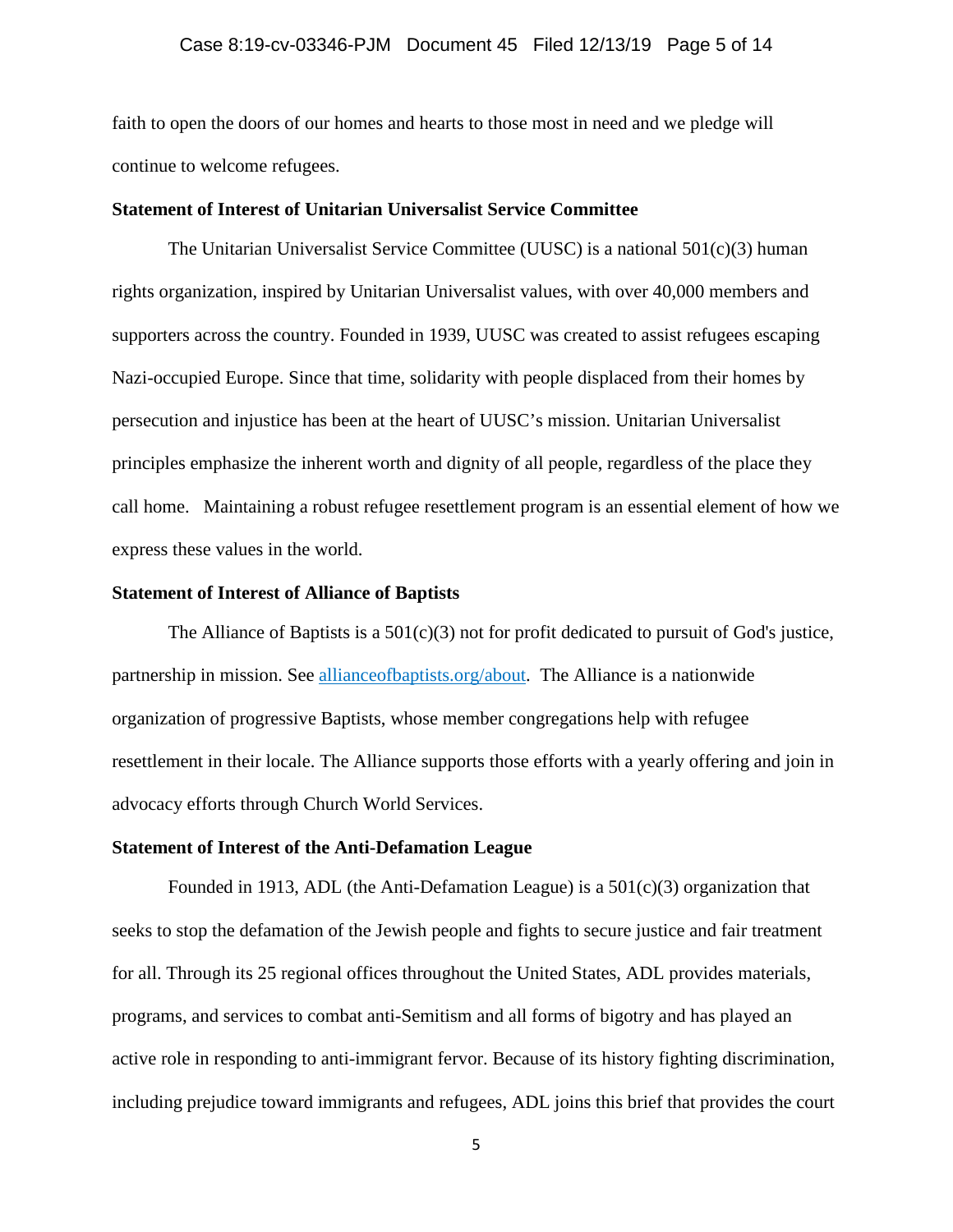#### Case 8:19-cv-03346-PJM Document 45 Filed 12/13/19 Page 6 of 14

with an important religious perspective on how implementation of this Executive Order will cause irreparable harm.

## **Statement of Interest of The Division of Homeland Ministries, Inc.**

The Division of Homeland Ministries, Inc., dba Disciples Home Missions (DHM), is a general ministry of the Christian Church (Disciples of Christ) in the United States and Canada, comprised of 400,000 members and 3,200 congregations. DHM hosts a collective of ministries which connect Disciples to love God and neighbor through the core areas of evangelism  $\&$ congregational transformation, Christian education & faith formation, leadership development, justice advocacy, and missions networks. The Disciples Refugee & Immigration Ministries (RIM) of DHM has led congregations in resettling over 40,000 refugees throughout the U.S. and Canada since WWII, and provides resources for community engagement, advocacy, and accompaniment with immigrants and refugees. The Christian Church (Disciples of Christ) is a member organization of Church World Service, and its congregations resettle refugees through CWS, as well through other resettlement organizations when located nearby to their congregations.

## **Statement of Interest of The Sisters of Mercy of the Americas**

The Sisters of Mercy of the Americas ("SOMA"), a Roman Catholic congregation of about 2,500 sisters and 3,200 associates and companions is committed to stand in solidarity with immigrants seeking fullness of life. SOMA's members engage in a wide variety of efforts which serve the migrant community including direct service in local communities and at the U.S./Mexico border, visitation at jails, prisons and migrant detention centers, public witness and legislative advocacy. Our faith calls us to welcome the stranger. The challenged Executive Order runs counter to that scriptural mandate and endangers some of the most vulnerable women, men and children among us.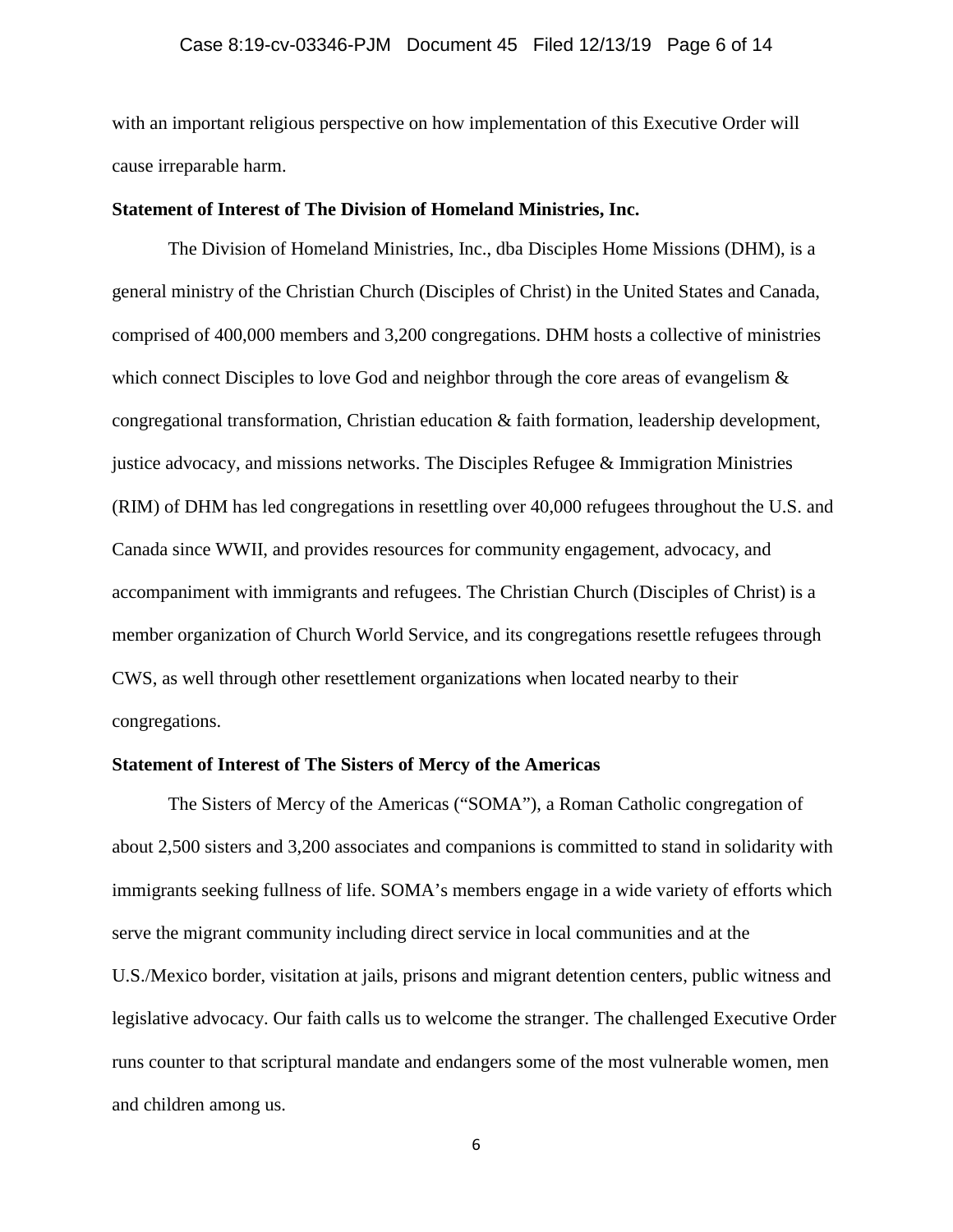#### **Statement of Interest of the Friends Committee on National Legislation Education Fund**

The Friends Committee on National Legislation Education Fund (FCNLEF) was founded by the Religious Society of Friends (Quakers) to support research, analysis, and education toward advancing peaceful, ethical, and just federal policies. For decades, FCNLEF has urged the protection and resettlement of refugees, in compliance with U.S. obligations under international law and consistent with historical practice, alongside policies that reduce war, poverty, environmental degradation, and other driving forces of large-scale migration. FCNLEF works to bring together many faiths in a united voice in support of refugee resettlement and protection, and to educate policy makers and people around the country of the critical role U.S. leadership plays in advancing global stability and humanitarian goals. As the world faces the largest forced displacement crisis in history, the biblical teaching to love thy neighbor is not simply an ideal. It is a reality we are called to practice every day.

## **Statement of Interest of Lutheran Social Services of the Southwest**

Lutheran Social Services of the Southwest is a  $501(c)(3)$  nonprofit organization Its mission is to show kindness, do justice and serve those in need, with the aim to create a just world where all people can fulfill their basic needs. This mission has led us to resettle thousands of refugees since 1975 throughout Arizona and in partnership with many faith communities. We provide comprehensive resettlement services, such as housing, case management, employment, K-12 refugee education services, women's empowerment, immigration services and advocacy efforts.

## **Statement of Interest of the Reconstructionist Rabbinical Association**

The Reconstructionist Rabbinical Association is an association of Reconstructionist rabbis serving Jewish communities across North America. As children of immigrants, as a people whose most sacred texts command us to welcome the stranger and provide shelter for the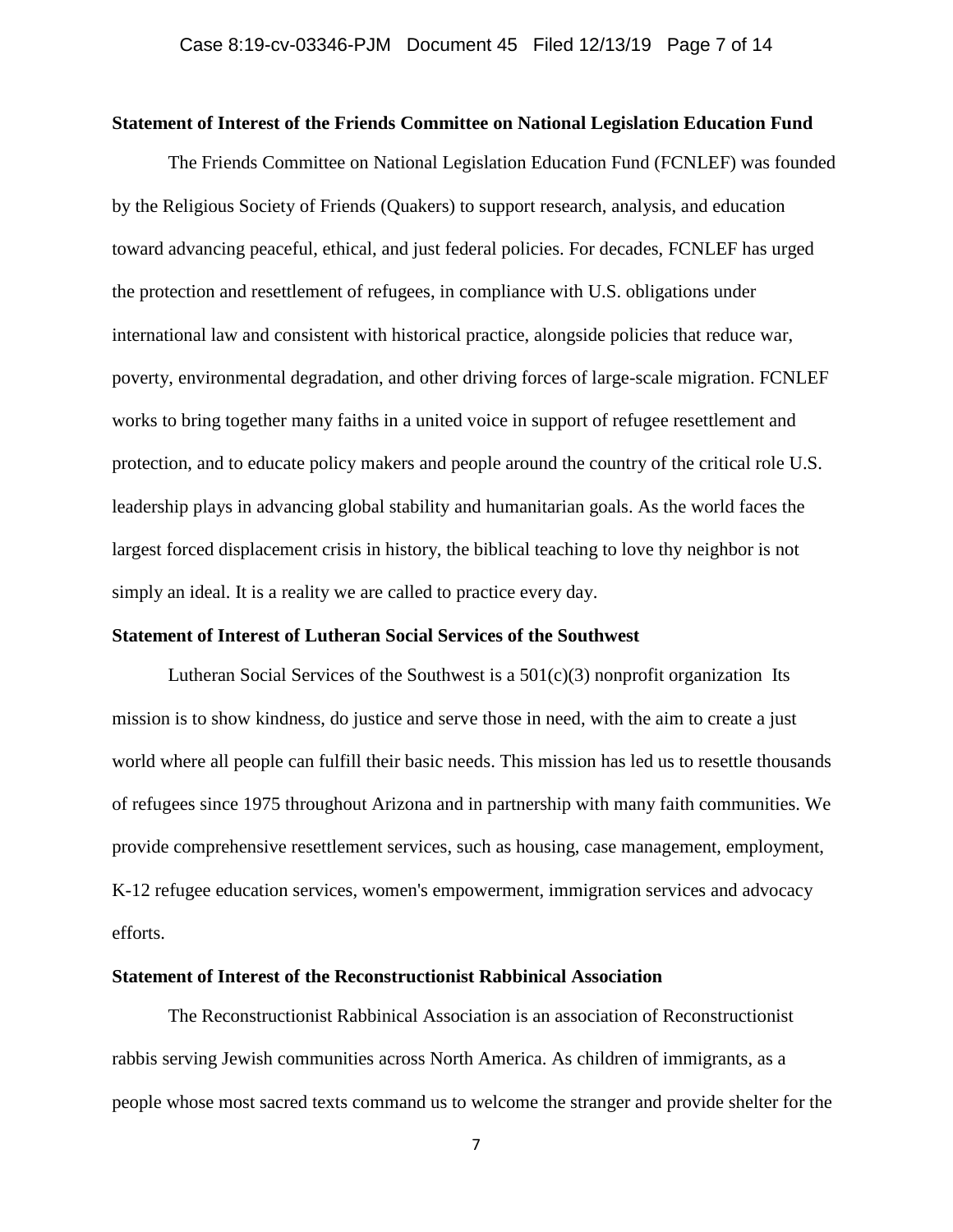## Case 8:19-cv-03346-PJM Document 45 Filed 12/13/19 Page 8 of 14

homeless, we are committed to refugee and migrant justice as a foundation principle of the United States. We believe that to shut our doors to immigrants, refugees and asylum seekers is to turn our back on our fellow human beings and deny our own history.

## **Statement of Interest of Texas Impact and the Texas Interfaith Center for Public Policy**

Texas Impact and the Texas Interfaith Center for Public Policy function as a state council of Christian, Jewish, and Muslim religious organizations that promote public policy consistent with the national positions of our member denominations. Texas Impact is a  $501(c)(4)$  Texas nonprofit corporation, and the Texas Interfaith Center for Public Policy is a  $501(c)(3)$  Texas nonprofit corporation. At the state level, Refugee Services of Texas is a member of Texas Impact. At the national level, our member denominations share affiliations with Lutheran Immigration and Refugee Service, Church World Service, and other resettlement agencies affected by the challenged Executive Order. Additionally, our member denominations, congregations, and individuals contribute tithes, volunteers, and name affiliation with local, state, national and international resettlement agencies and other nonprofits providing services to refugees.

## **Statement of Interest of National Justice for Our Neighbors**

National Justice for Our Neighbors is a  $501(c)(3)$  nonprofit associated with the Methodist Church. We are a hospitality ministry that welcomes immigrants by providing affordable, high-quality immigration legal services to low-income immigrants, engaging in advocacy for immigrant rights, and offering education to communities of faith and to the public. Our 18 sites across the country represent refugees seeking green cards and engage in advocacy for refugees.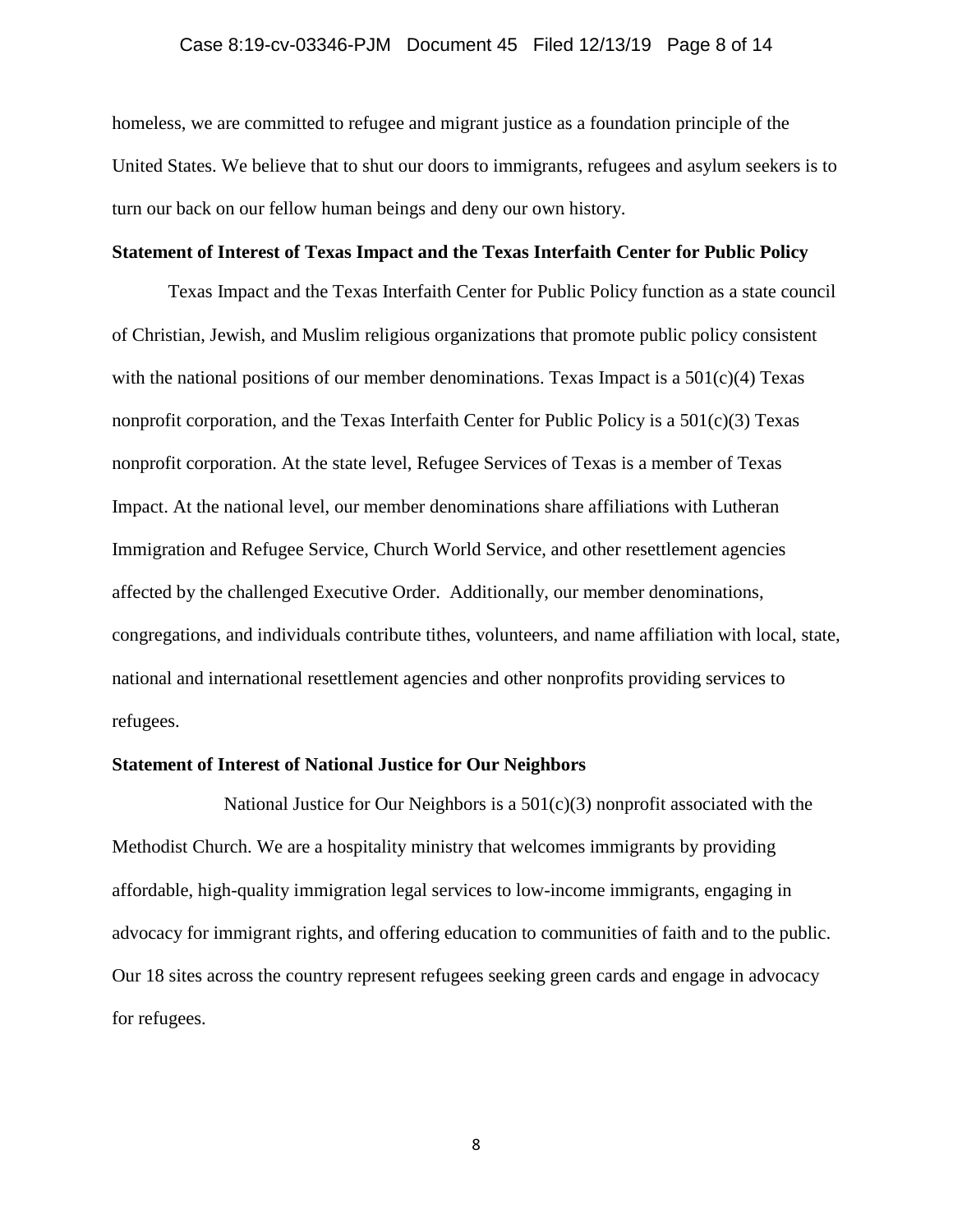#### **Statement of Interest of Franciscan Action Network**

Franciscan Action Network (FAN) is a national non-profit faith- based organization with 53 institutional members and approximately 10,000 individuals located in all 50 states. Based on the teachings of Jesus, Franciscan values, and Catholic Social Teaching, FAN works in partnership with other faith organizations to educate and advocate on behalf of Creation, Human Rights, Immigrants/Refugees and Peace. Our members are committed to welcome immigrants and refugees and to advocate on their behalf.

## **Statement of Interest of the Jewish Community Relations Council of Greater Washington**

The Jewish Community Relations Council of Greater Washington ("JCRC") represents over 100 constituent Jewish agencies, organizations and synagogues in the District of Columbia, Northern Virginia and suburban Maryland. JCRC serves as the chief advocate for the DC area Jewish community to elected officials, government agencies, other faith and ethnic communities, and the media. JCRC has a long history of advocacy and community engagement on public policy issues directly impacting local refugee and immigrant populations. Over the last several years JCRC has partnered with organizations including Plaintiff HIAS, to: (1) support legislation that protects immigrant and refugee populations and the agencies that serve them; and (2) sponsor programming highlighting our community's moral commitment to the core American value of being a welcoming society for all.

Many of JCRC's member congregations are directly involved in refugee resettlement efforts, working closely with Lutheran Social Services ("LSS"). For example, the Refugee Response Team of Adas Israel Congregation, works with local and national organizations to help refugee families in the Washington DC metropolitan area. Adas volunteers have co-sponsored a Syrian refugee family, furnished apartments for three refugee families, and mentored recentlyarrived immigrant families. Another example is Washington Hebrew Congregation (WHC),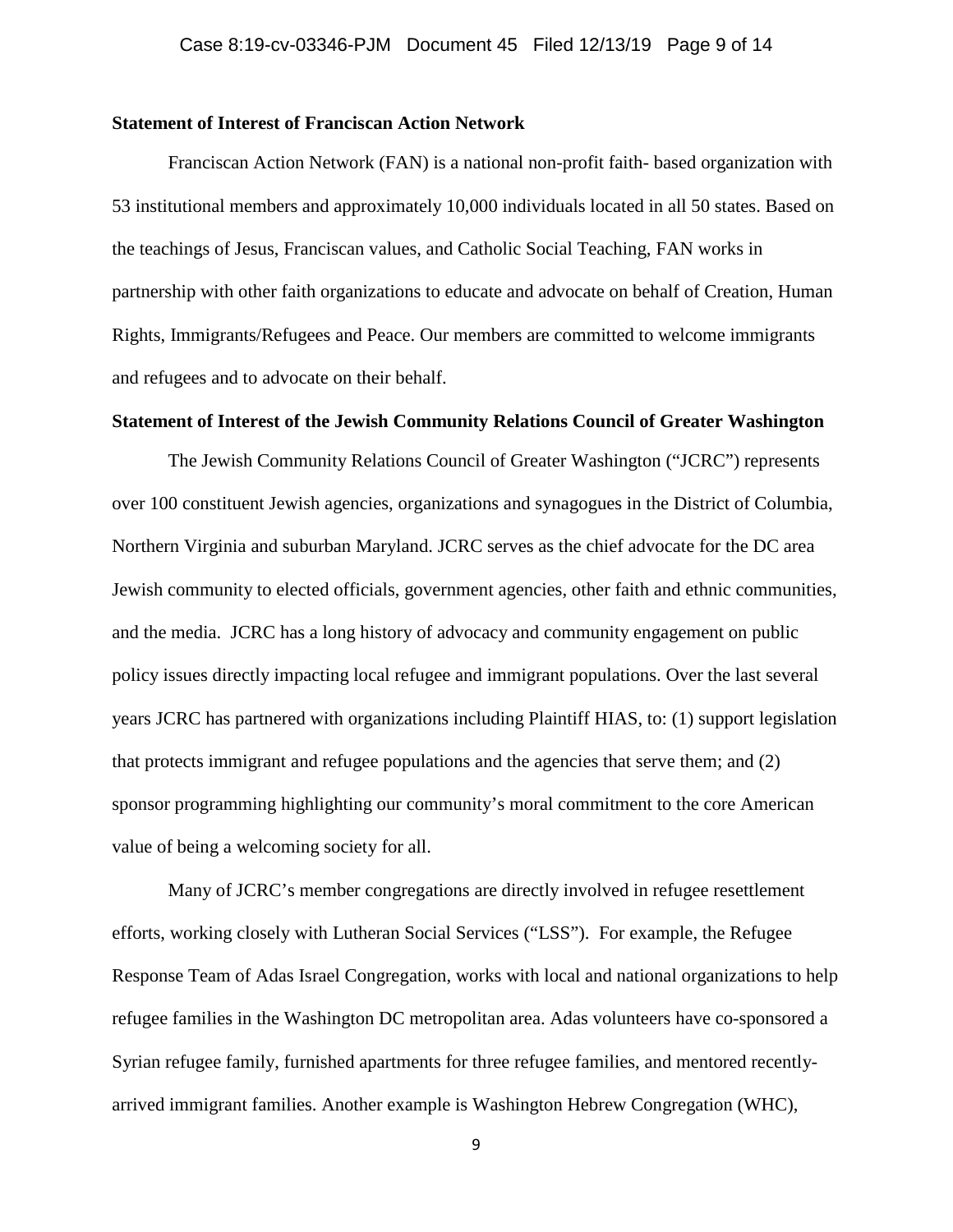## Case 8:19-cv-03346-PJM Document 45 Filed 12/13/19 Page 10 of 14

partnering with LSS's Refugee Good Neighbors Program helped a newly arrived refugee family rebuild their lives in the United States, offering a comprehensive range of services and financial support to the family, including helping to procure housing and furnish the apartment, stock the kitchen and fill the closets. Many other congregational members of JCRC are also involved in assisting with refugee resettlement within the greater Washington, D.C. metropolitan area.

## **Statement of Interest of American Jewish World Service**

American Jewish World Service (AJWS) is gravely concerned about maintaining the US refugee program which serves as a haven for vulnerable people around the world. As a leading global organization supporting vulnerable and marginalized people, AJWS works with communities fighting to access their human rights in 19 countries in the developing world as they combat the danger, corruption, impunity, and anti-democratic measures that may endanger their lives. AJWS advocates for the United States to maintain a refugee program with compassion that reflects our country's values for people forced to flee their homes.

#### **Statement of Interest of the Milwaukee Jewish Community Relations Council**

Representing the consensus of the Milwaukee Jewish community, the Jewish Community Relations Council (JCRC) of the Milwaukee Jewish Federation speaks on issues of public affairs and public policy. It reflects and builds consensus among its representative council body. Throughout the JCRC's 80-year history, it has repeatedly spoken out in favor of compassionate policies regarding immigrants and refugees. The JCRC believes that now, when there are more refugees in the world than at any other time in recorded history, enforcement of the challenged Executive Order would betray some of our country's most basic values.

# **Statement of Interest of the Jewish Labor Committee**

The Jewish Labor Committee ("JLC") is a national organization linking the organized Jewish community and the organized labor union movement. JLC supports the interests and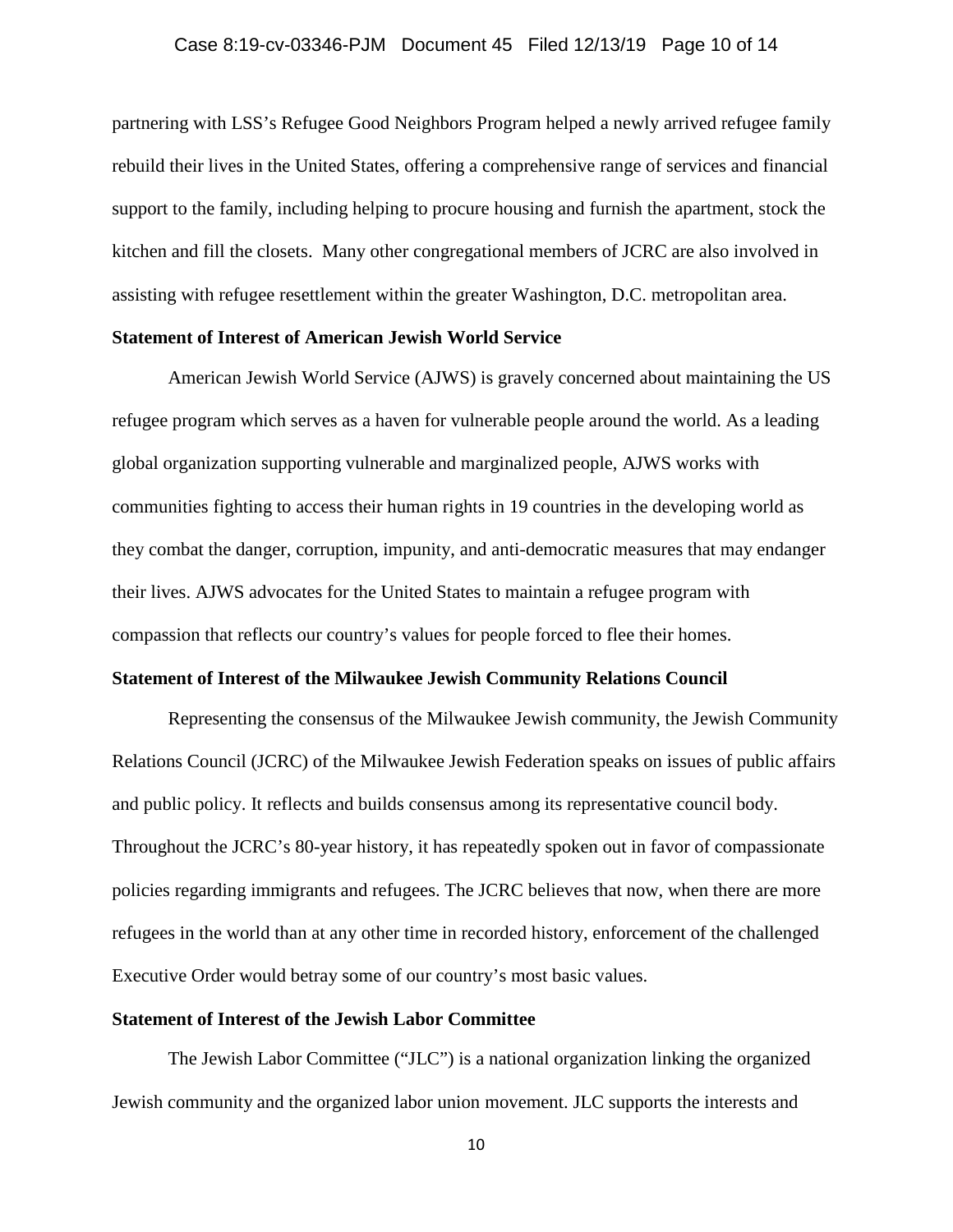## Case 8:19-cv-03346-PJM Document 45 Filed 12/13/19 Page 11 of 14

entitlements of legal refugees including their right to settle while their claims are adjudicated and their right to work while the legal process is ongoing. The Executive Order under challenge constrains all those rights and entitlements.

#### **Statement of Interest in T'ruah**

T'ruah: The Rabbinic Call for Human Rights is a  $501(c)(3)$  organization. T'ruah mobilizes a network of more than 2,000 rabbis and cantors from all streams of Judaism that, together with the Jewish community, act on the Jewish imperative to respect and advance the human rights of all people. As part of its immigration campaign, T'ruah supports Jewish clergy nationwide in taking action in their communities in support of refugees.

# **Statement of Interest of the National Council of Jewish Women**

The National Council of Jewish Women (NCJW) is a grassroots organization of 90,000 volunteers and advocates who turn progressive ideals into action. Inspired by Jewish values, NCJW strives for social justice by improving the quality of life for women, children, and families and by safeguarding individual rights and freedoms. NCJW's Resolutions state that NCJW resolves to work for "Comprehensive, humane, and equitable immigration, refugee, asylum, and naturalization laws, policies, and practices that facilitate and expedite legal status and a path to citizenship for more individuals." Consistent with our Principles and Resolutions, NCJW seeks leave to file the attached Amicus brief.

# **Statement of Interest of Ameinu**

Ameinu is a  $501(c)(3)$  not-for-profit corporation. Ameinu is a national, multigenerational community of progressive Jews in North America that mobilizes those Jews who seek opportunities to foster social and economic justice both in Israel and in North America. Ameinu advocates for the rights of refugees and asylum seekers both in the US and Israel, most often through participation in larger coalitions.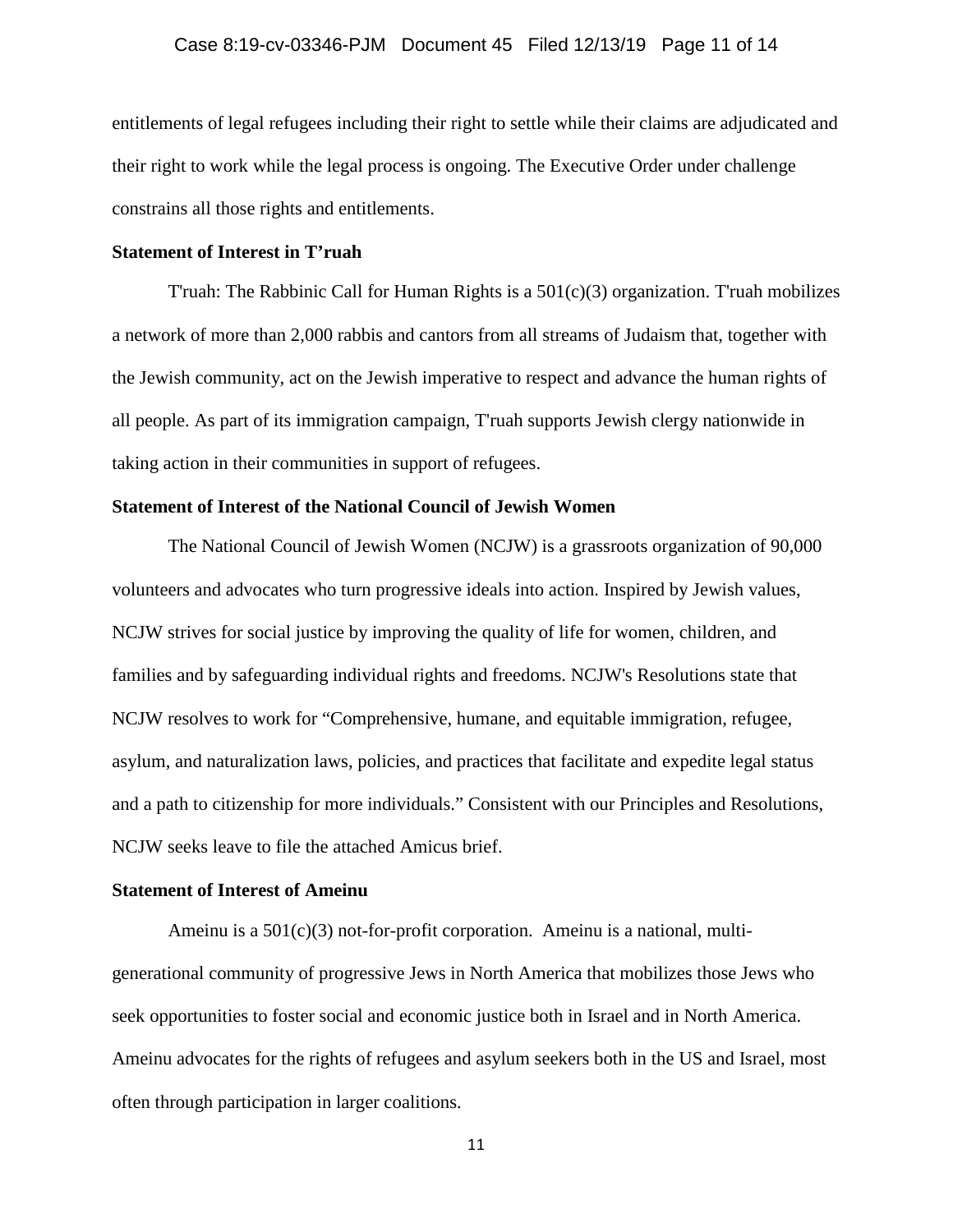#### **Statement of Interest of the Rabbinical Assembly**

The Rabbinical Assembly ("RA") is a membership organization whose members are Conservative/Masorti Jewish Rabbis. The mandate of the RA is to kindle the passion of the Jewish People in the service of God, Torah and Klal Yisrael, to strengthen the Conservative/Masorti movement, and to support the Conservative/Masorti rabbi.

The RA advocates for refugees and their resettlement, working closely with Plaintiff HIAS and other resettlement organizations. The RA encourages individual rabbis and groups of rabbis to similarly support refugees and resettlement programs.

## **Statement of interest of Jeiwsh Alliance for Law and Social Action**

The Jewish Alliance for Law and Social Action (JALSA), is a Massachusetts membership-based non-profit organization, working for social and economic justice, civil rights, and civil liberties for all people, as grounded in Jewish teachings and values. One of JALSA's guiding values is that of Welcoming the Stranger, cited in 36 separate instances in the Torah. JALSA has long worked on behalf of immigrants, refugees, and asylum seekers. It is in the interest of JALSA to be able to welcome these extremely vulnerable individuals into our communities without imposition of unwarranted roadblocks.

#### **Ecumenical Catholic Communion**

The Ecumenical Catholic Communion is a federation of faith communities across the US and Poland that join together to live out the Christian Gospel in modern terms. Our mission is to offer an open and affirming faith community and spiritual home to all people. We have faith communities in Arizona and California which are engaged with immigration and serving the needs of migrants and people seeking asylum.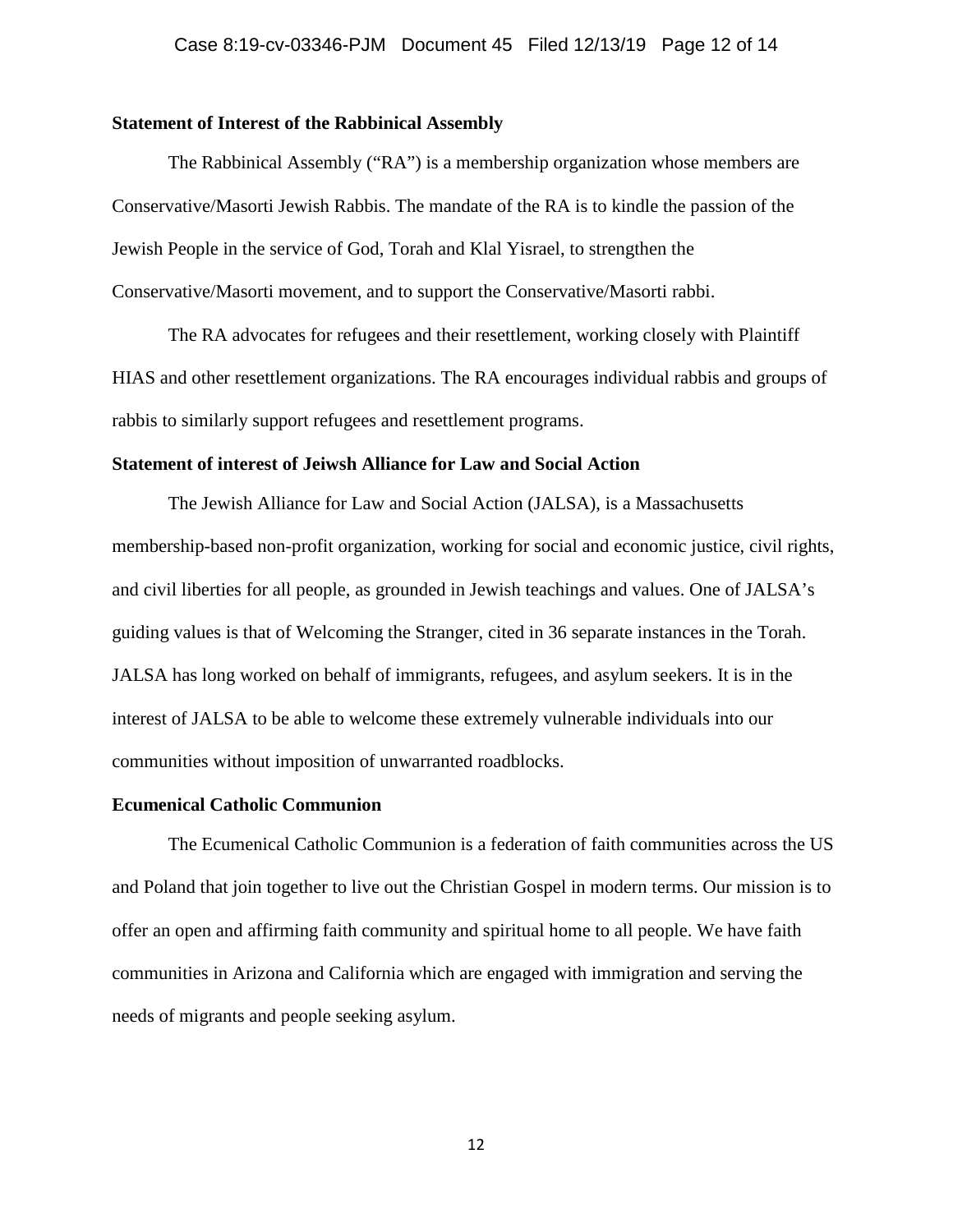# **2. Reason Why Amicus Brief is Desirable**

Many faith groups, including some amici, contract directly with the national Resettlement Agencies (including Plaintiffs in this case) to provide resettlement services including housing, food, clothing, English lessons, school enrollment for children and help finding employment. Other of amici provide other services to refugees in their local communities. Still other of amici advocate at the national, state and local level in favor of allowing for generous levels of refugee resettlement and provision of necessary services to assist in resettlement. These actions are taken as part of the faith mission of amici. Amici's perspective is important to inform the Court of the type of irreparable harm that amici will suffer if the challenged Executive Order and implementing regulations are not preliminarily enjoined.

3. This Brief is Filed in Support of Plaintiffs' Motion for Preliminary Injunction.

4. Counsel for neither party participated, in whole or in part, in the drafting of this brief.

5. No party, or its counsel, contributed money to fund the preparation or submission of this brief.

WHEREFORE, Amici identified above respectfully request that they be permitted to file the attached Amicus Brief.